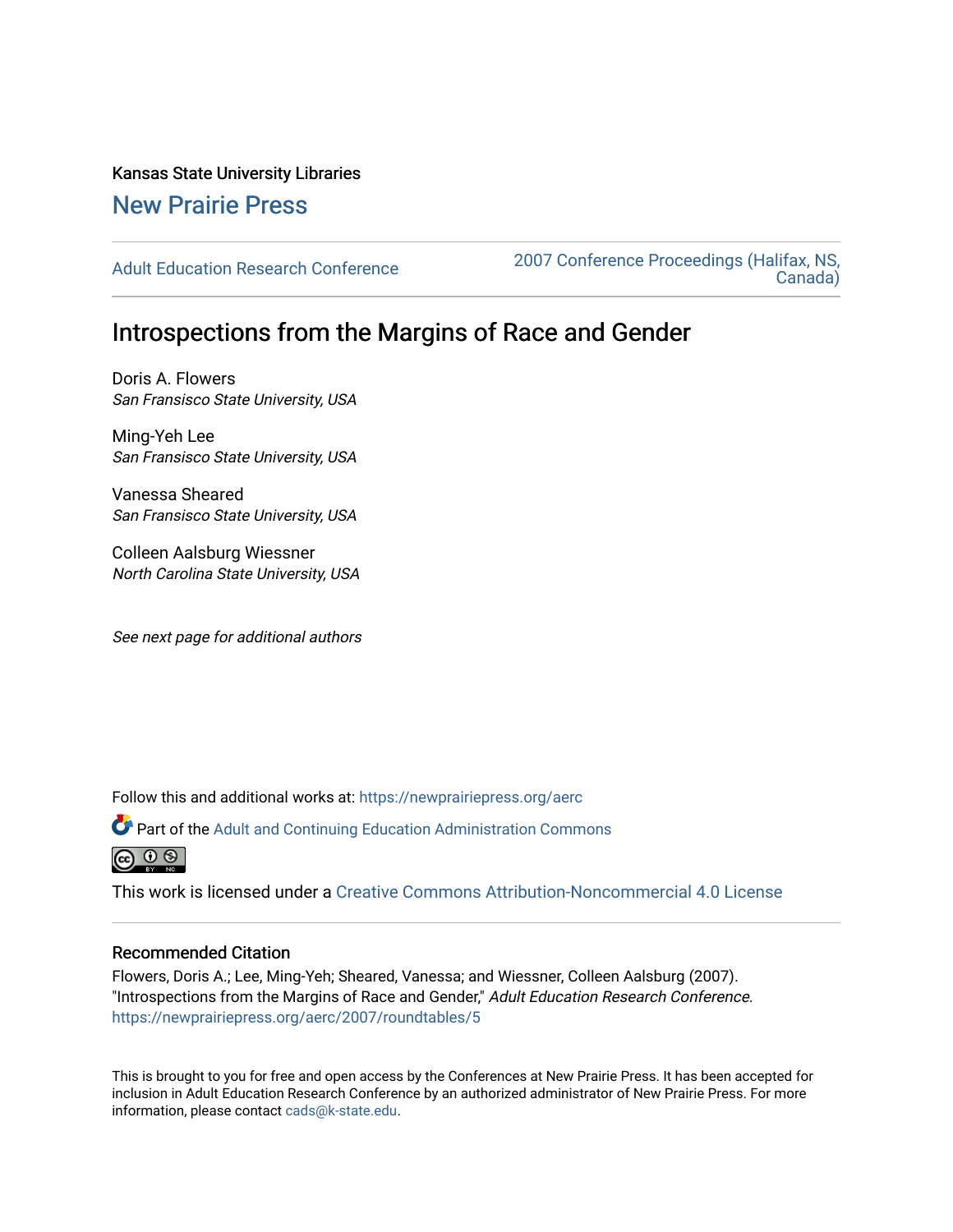### Author Information

Doris A. Flowers, Ming-Yeh Lee, Vanessa Sheared, and Colleen Aalsburg Wiessner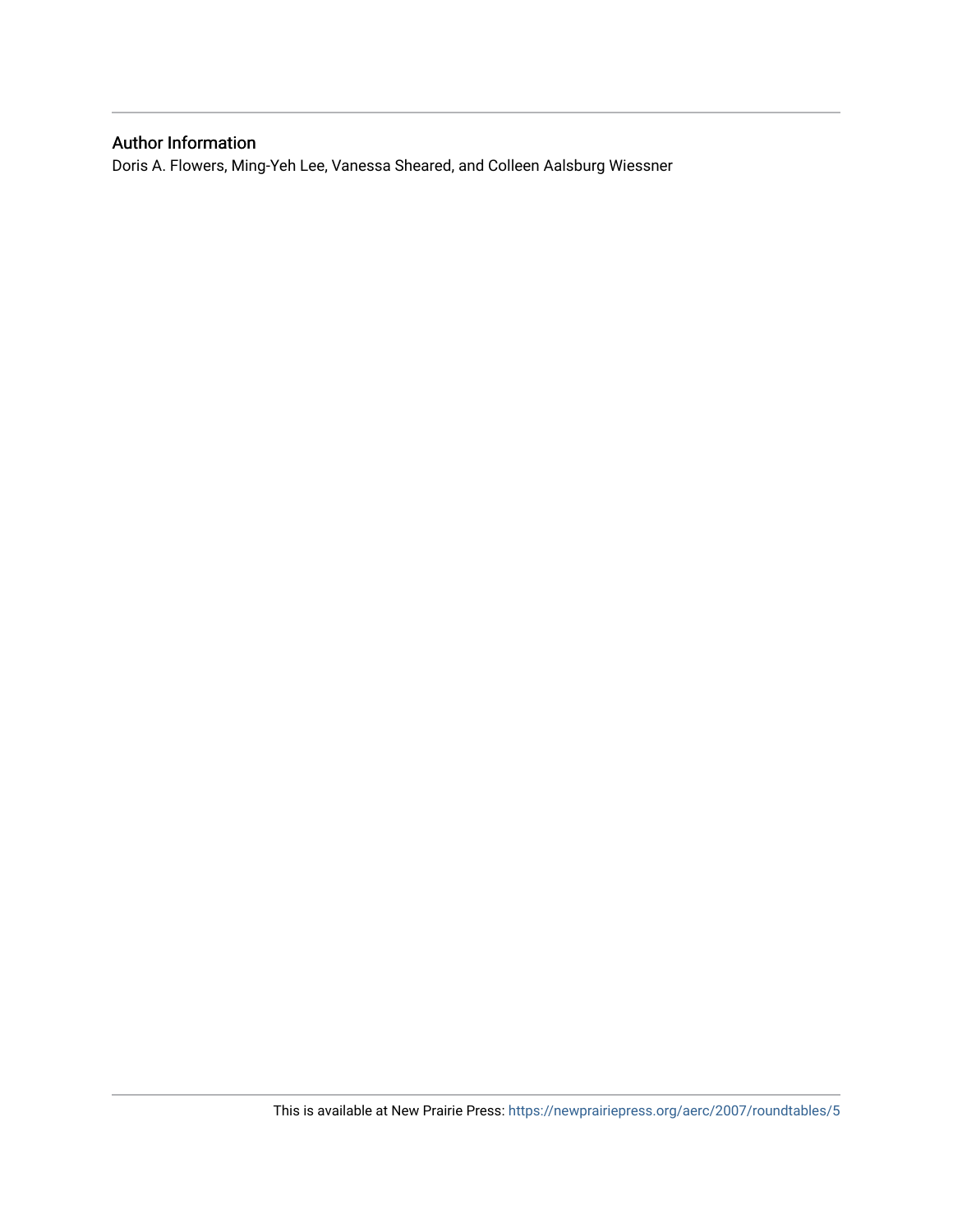#### **Introspections from the Margins of Race and Gender**

Doris A. Flowers and Ming-Yeh Lee, and Vanessa Sheared San Fransisco State University, USA Colleen Aalsburg Wiessner, North Carolina State University, USA

**Abstract:** Race, as most social scientist would argue, is socially constructed, and from that premise there are those who would argue that since it is socially constructed, it isn't real and therefore why do we even talk about it. However rather than going with that premise, we would argue that given that it is socially constructed, the fact that we are social beings and that we have been socialized to recognize the color of another's skin, then it matters, and we need to talk about it.

As women scholars in the field of adult education - two African Ameripean women, one Asian Ameripean woman and one Ameripean woman (Colin, 1994) we have been engaged in conversations about how we teach and work with our colleagues and our students about the role of race and gender in our professional, social and personal lives. The metaphor, "all American apple pie or chocolate sundae" captures that paradox for us. The purpose of this paper and this session will be for us to engage in a dialogue, real conversation in real time (Flowers, 2005), giving voice (Sheared, 1994) to the ways that race and gender affect our roles as teachers/educators, and students/learners.

*Doris* I enter this dialogue and transformation of understanding with myself, that is with my racialized self at the center. I do so with extreme caution, apprehension, and trust for it is much like a freefall but I believe in my colleagues and that we are on this journey together. Although risky, it is a risk worth taking if it will propel us forward with a different approach and language to addressing how race and racism affects us all. As an African American woman who is in the academy, I am continuously challenged by a society whose beliefs, ideals and ideas are based in a hierarchial color system that was no doubt created to manage power dynamics between various racial groups. My experiences as are those of many African American women are based first on the color of my skin and second on my gender. And somewhere lurking in between is this nebulous category of being a "Black woman" which suggests she is bold, bitchy and bodacious. However, race and racism is much too serious for us to ignore or allow others to redirect our attention or focus. When racist actions are directed at me, it is most disconcerting to say the least. And to have 10 or more racialized experiences daily can be exhausting. The encounters are many and range from credibility issues to being ignored. In a more memorable experience in higher education, I was subjected to being invisible. I was interviewed at an institution where one of the people interviewing me never raised her head to look at me during her questioning. Another encounter was my first introduction to the department for which I was hired. It was an orientation meeting for students who were obviously upset over something. There was quite a heated discussion with the Dean about why the students' recommendation on who was selected for the position had not been taken. It took me a moment before I realized that the faculty decision in which they were displeased was me.

*Colleen* Awareness of my own whiteness and of white privilege has been key to my participation in dialogue with others across race and gender. I feel that you cannot participate authentically in the tough discussions that are necessary unless you understand the person, the you, that is talking. That understanding starts with myself and then extends to others. As I have